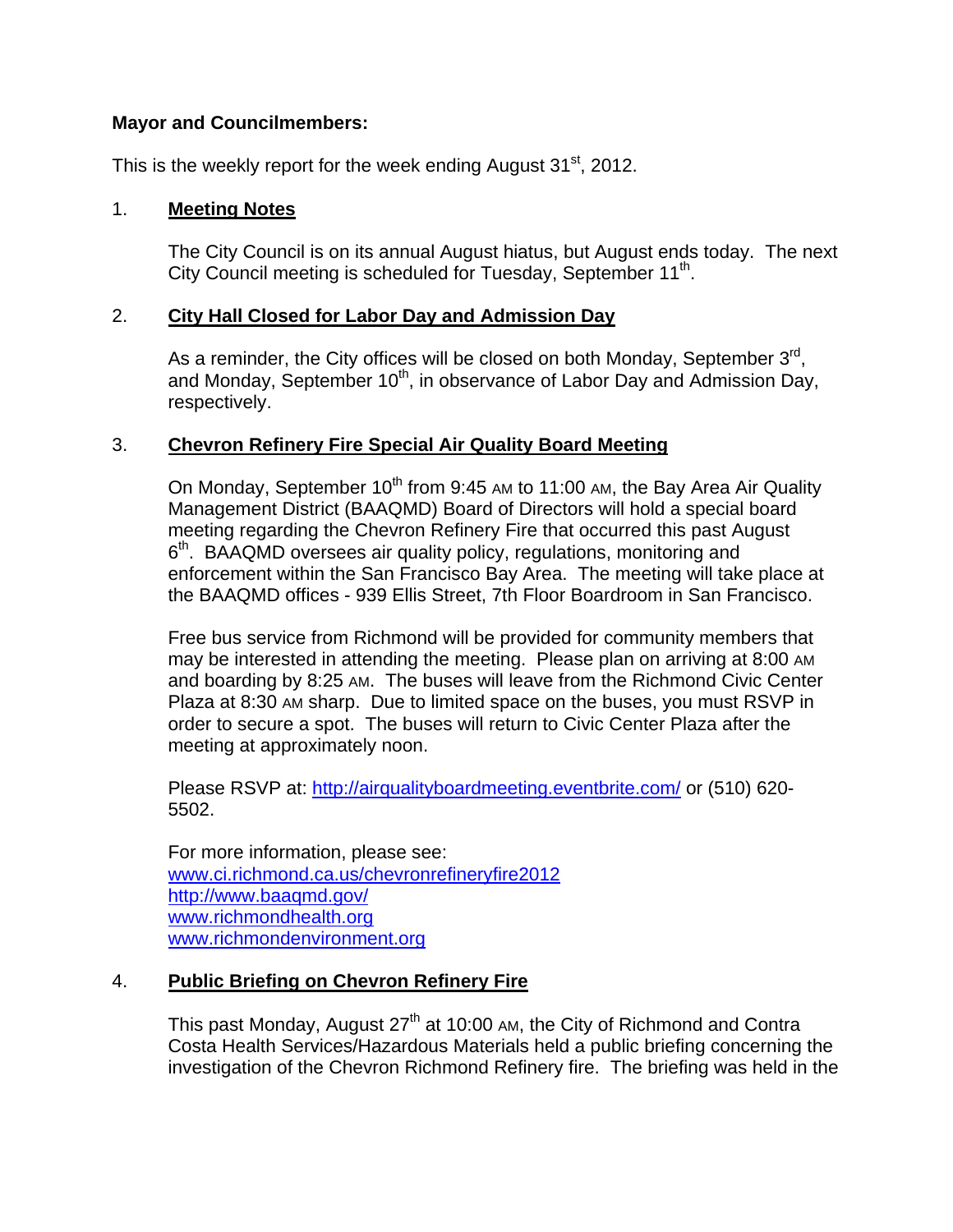Richmond City Council Chambers and consisted of updates from several agencies conducting the investigation of the refinery fire including:

- Jack Broadbent, Chief Executive Officer of the Bay Area Quality Management District:
- Dan Tillema, Chemical Incident Investigator of the U.S. Chemical Safety Board:
- Daniel Meer, Assistant Director of U.S. Environmental Protection Agency Region 9;
- Randall L. Sawyer, Chief Environmental Health and Hazardous Materials Officer of Contra Costa County.

Community members and press were given the opportunity to ask questions and comment on the updates from agencies. The meeting was attended by over 150 people including community members, press and public officials. The City will continue to work with all regional, state and federal agencies in the ongoing investigations and plans to hold future briefings as information becomes available.





For more information, please visit www.ci.richmond.ca.us/chevronrefineryfire2012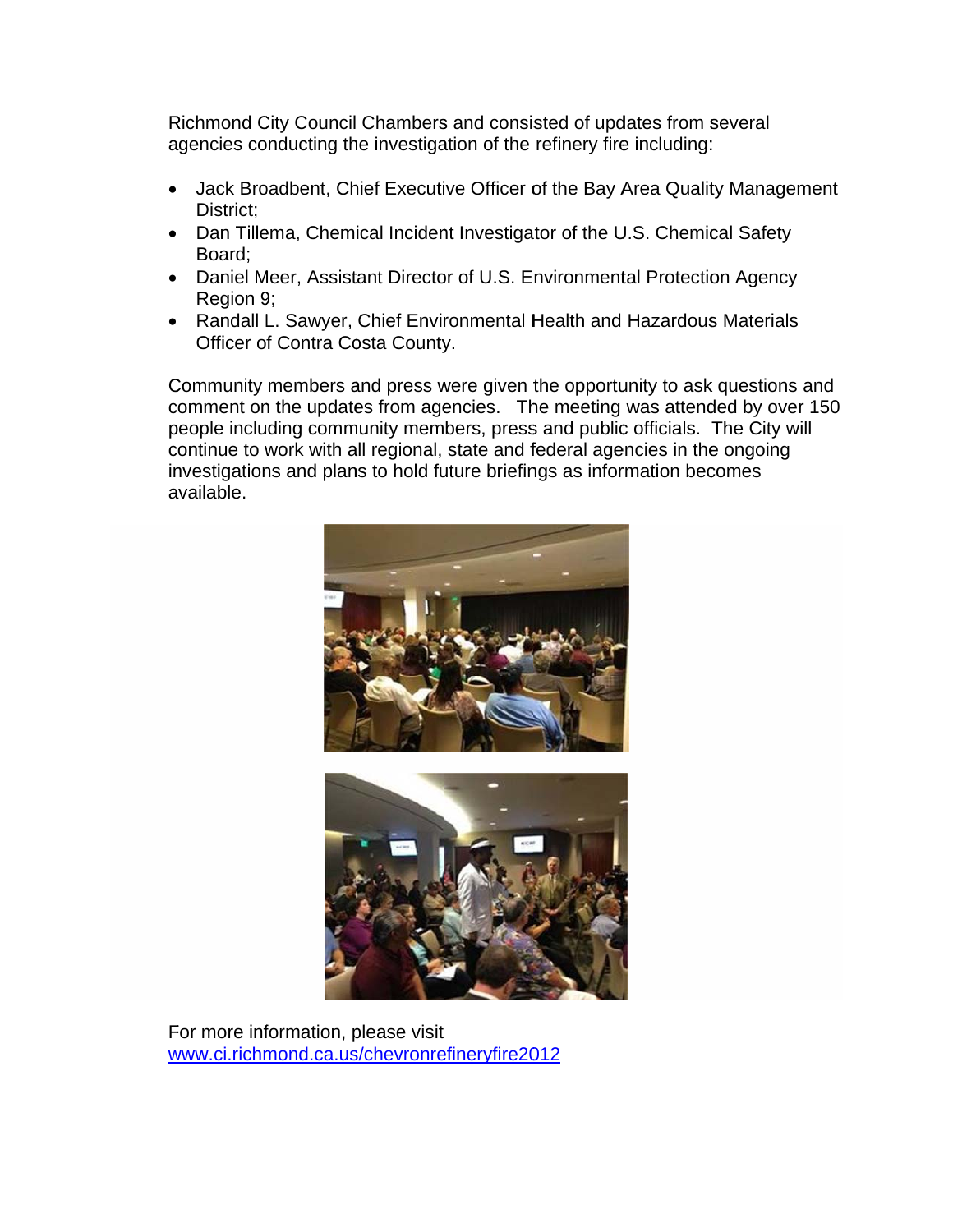### 5. **Community Health and Wellness Implementation: Peres Elementary School - Safe Routes to School**

The City recently made street improvements along Pennsylvania Avenue beginning at the intersection at Harbour Way, proceeding to the west, and ending at the cul-de-sac west of 3rd Street. Within this stretch of Pennsylvania Avenue, the City implemented a back-in angled parking pilot project on the two blocks farthest to the west, near Peres Elementary School. The net effect of the new street improvements is an increase in the number of parking stalls, safer parking, safer pedestrian crossings for parents and students, implementation of Safe Routes to School principles, and a new bicycle lane connecting to the existing BayTrail network. The teachers and staff benefit from additional parking spaces close to the campus, and everyone benefits from the traffic calming measures that have been installed to increase safety for students, parents and cyclists.

The entire stretch of Pennsylvania Avenue from Harbour Way to the cul-de-sac is designated as a Class II Bicycle Lane (see Richmond Bicycle Master Plan and (Richmond Pedestrian Plan for more project information).

This implementation project is an excellent example of collaboration among multiple stakeholders: the City's Planning Department, Engineering Services Department, Public Works Department, City Manager's Office; Peres Elementary School, West Contra Costa Unified School District (WCCUSD); Contra Costa Health Services (CCHS) and community groups such as Pogo Park, Building Blocks for Kids, and the Iron Triangle Neighborhood Council. City Staff has been working with WCCUSD, CCHS, and multiple stakeholders to create safer school zones. The school Principal and WCCUSD staff met with City on several occasions to discuss the project and provided input during the design phase of the project. The Engineering Services Department Contractor first slurry sealed three blocks of Pennsylvania Avenue, from 7<sup>th</sup> Street to Turpin Court. The Public Works Street Maintenance crews then paved Pennsylvania Avenue from Harbour Way to  $7<sup>th</sup>$  Street and from Turpin Court to the cul-de-sac. After all the pavement work was completed, the City's contractor installed the new traffic striping for the entire stretch, just in time for the first day of school.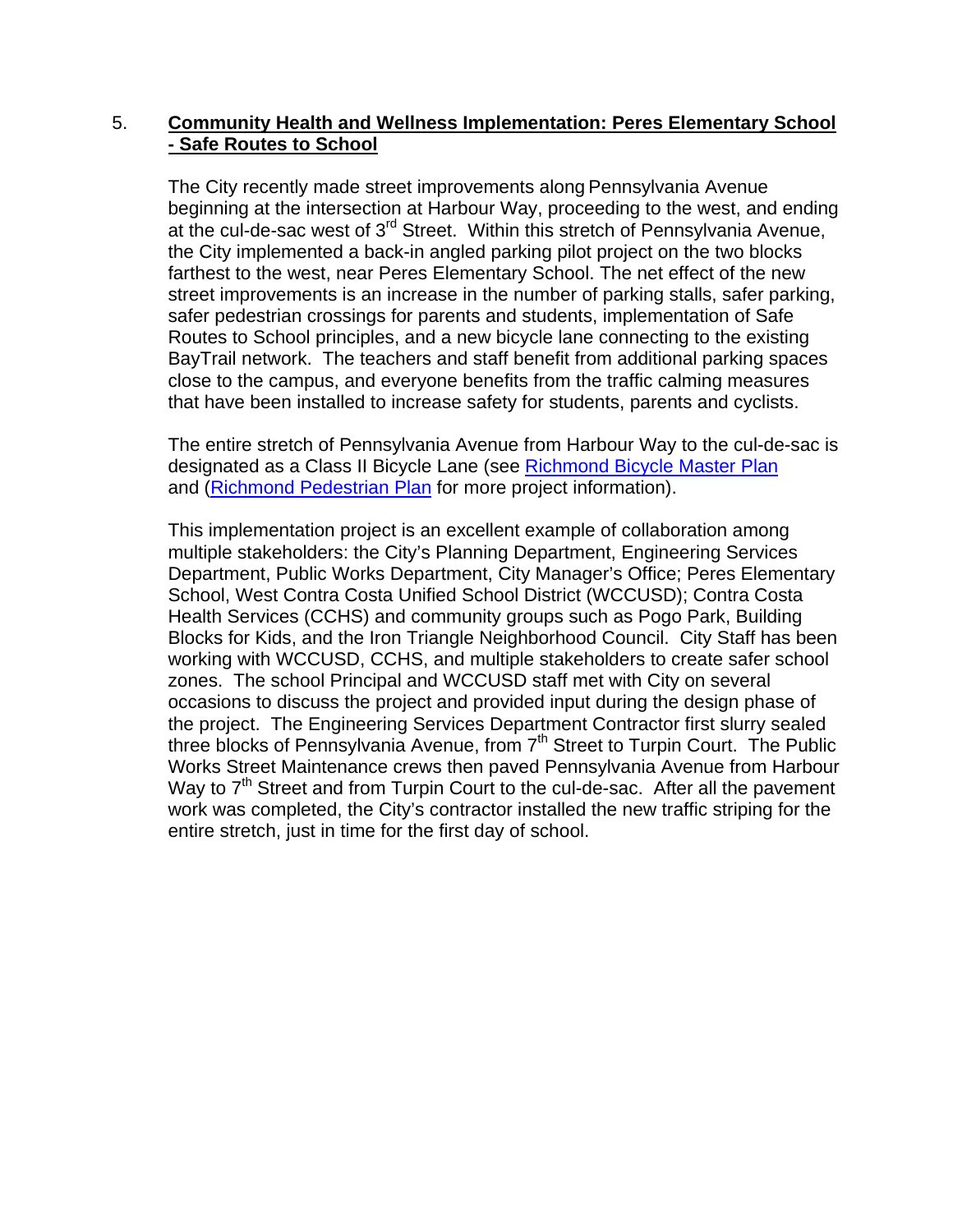

This photo shows the bicycle striping and the back-in angled parking stalls.



This photo shows the special signs that were installed on the sidewalk at the new back-in angled parking area.

### **Richmond Bay Campus Forum on Science and Research** 6.

Please join us for a community workshop on the science and research proposed for the Lawrence Berkeley National Laboratory Second Campus on Thursday, September  $6<sup>th</sup>$ , at 7:00 PM in the Richmond Auditorium. Speakers will include Cathy Koshland, UCB Vice Provost; Jay Keasling, CEO of the Joint BioEnergy Institute, LBNL Associate Laboratory Director, and UCB Professor of Chemical and Biomolecular Engineering; Dr. Susannah Tringe, Joint Genome Institute; Professor Celine Pallud, UCB Department of Environmental Science, Policy, and Management; Dr. Nathan Hillson, Joint BioEnergy Institute; Professor Kara Nelson, UCB Civil and Environmental Engineering; and Dr. Christie Canaria, **LBNL Life Sciences Division.** 

Please RSVP to help staff plan appropriately: http://richmondlbnl.eventbrite.com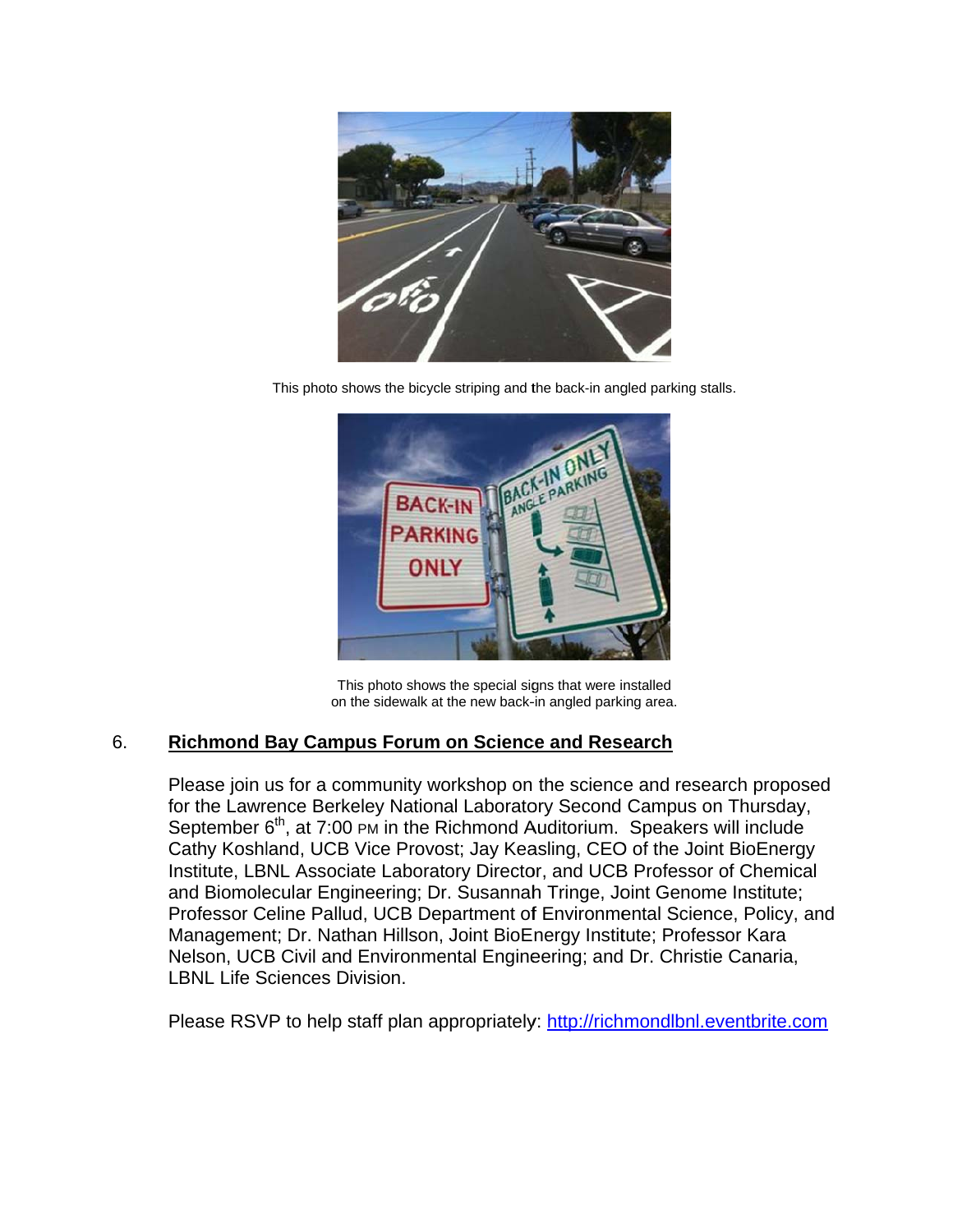

### 7. **County Climate Action Plan Open House**

Come to Contra Costa County's Climate Action Plan Open House on Wednesday, September 19, at 7:00 PM in the Richmond Auditorium, Bermuda Room. The Open House will provide information on the County's greenhouse gas emissions inventory, explain proposed greenhouse gas reduction measures and health indicators under the County's Climate Action Plan, and review results from an evaluation of how effective proposed measures are in reducing greenhouse gases. View the flier using this link. Please RSVP to help staff plan appropriately: http://contracostacap.eventbrite.com/.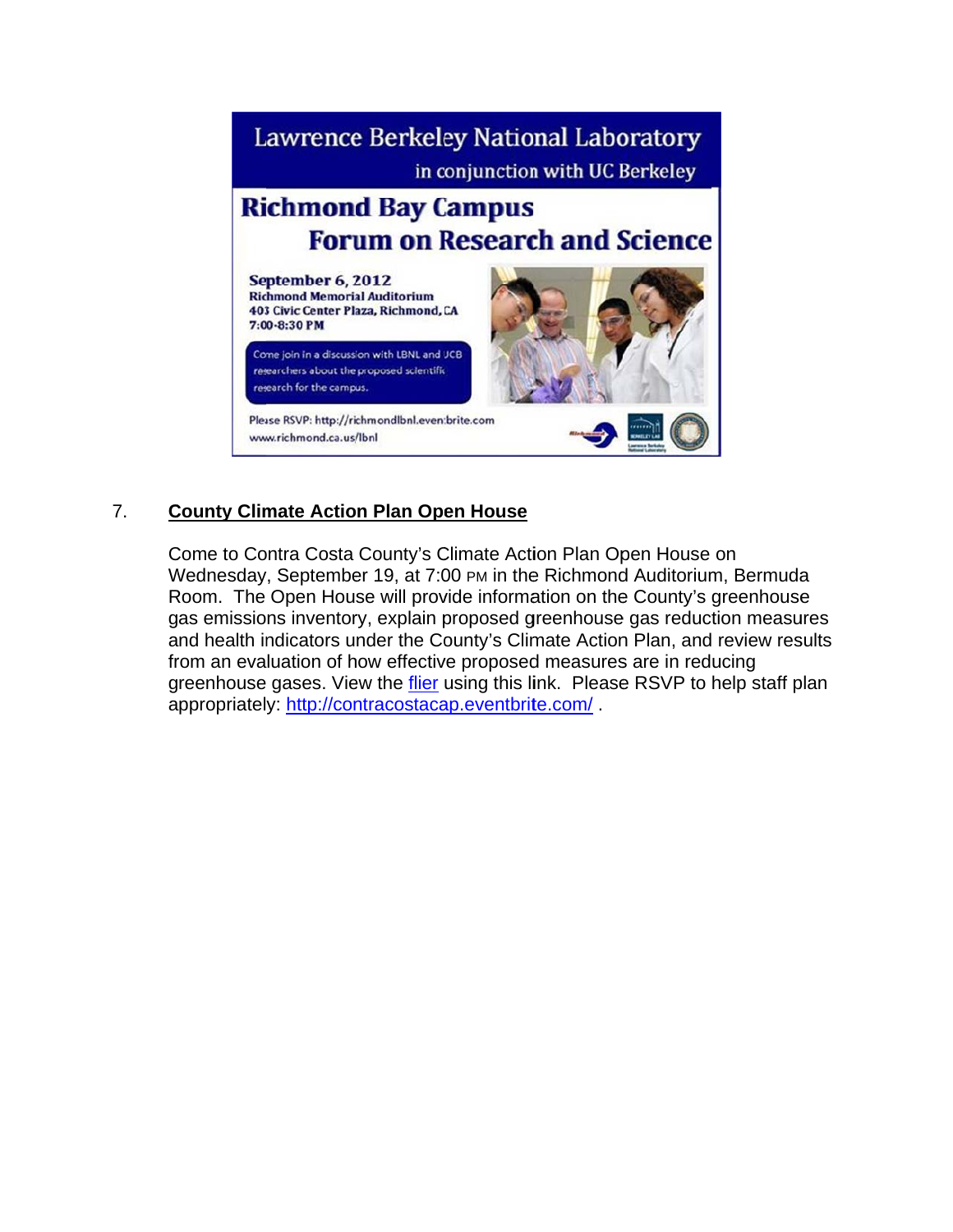

#### **Recreation Highlights** 8.

### **Senior Center Dance Class**

Beginning August 31<sup>st</sup>, the Senior Center will host dance classes Friday afternoons from 1:30 PM to 3 PM. Instructor Julia Zhang will focus on ethnic Chinese cultural dances and participants may perform in the next Chinese New Year Celebration.

### May Valley Community Center

Within the first week of school, the May Valley Community Center Youth Adventure After-School Program has reached maximum capacity with 50 participants.

#### 9. **Public Works Updates**

Facilities Maintenance Division: Painters have been freshening up the paint at the Civic Center Plaza and the Auditorium.

The Stationary Engineers replaced two water closets at Fire Station #67, repaired the sink and water heater at Fire Station #63, and cleaned and tested the gutter pit at the emergency generator site located at Nichol Knob.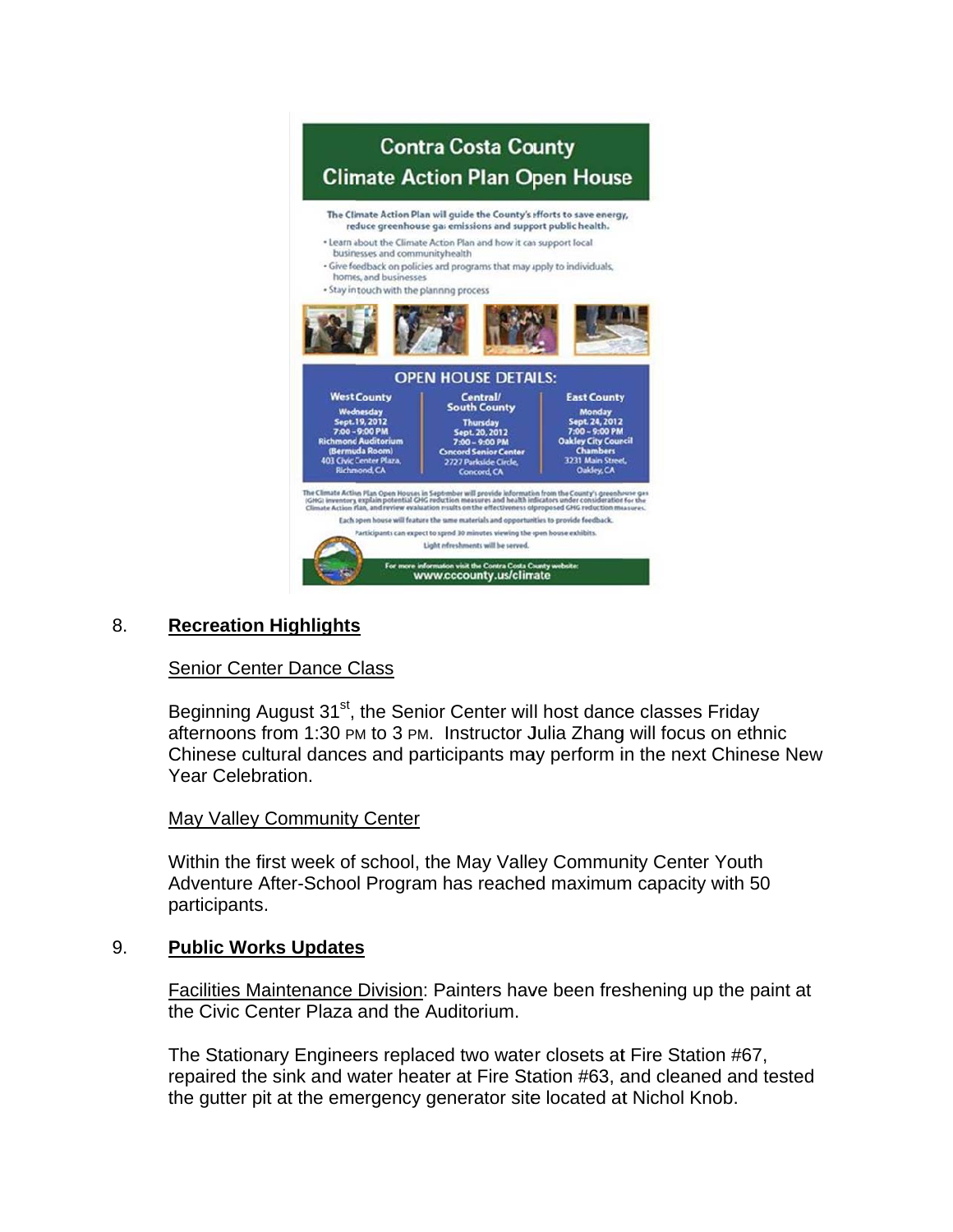The Electricians repaired knocked down traffic signal on San Pablo and Barrett Avenues, installed a temporary traffic pole on Carlson and Cutting Boulevards, reported wire theft on Richmond Parkway and Gertrude Avenue to Contra Costa County, inspected buried conduits on Cutting Boulevard, and continued street light relamping around the City.



Conduit Inspection on Cutting Boulevard

Parks and Landscaping Division: Crews are continuing the Booker T. Anderson pedestrian bridge replacement, vegetation management near Hilltop Lake Park, continuing with the Macdonald Avenue streetscape maintenance, and vegetation maintenance on the Greenway.



Hilltop Lake Park Vegetation Management